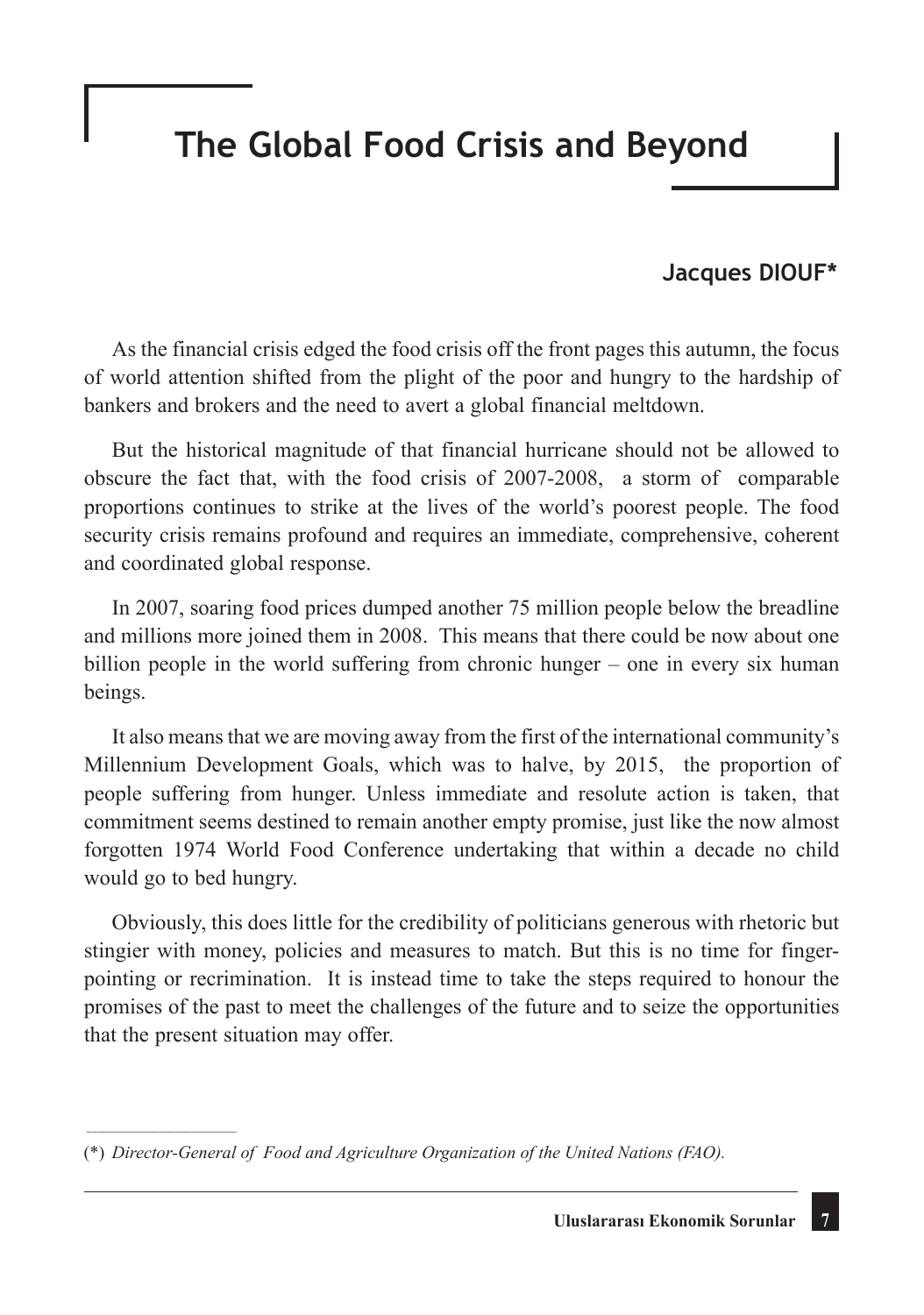In the spring of 2008, with improved production prospects, the prices of many agricultural commodities started to soften. By the autumn, wheat futures had slumped from over US\$13 per bushel to roughly US\$7 per bushel, while maize had dropped from nearly US\$8 per bushel to almost US\$4 per bushel. Prices of other important foodstuffs such as vegetable oils, oilseeds or dairy products also dipped.

But that doesn't mark the end of the crisis. In shops and markets around the world, food prices remained high, with the FAO food price index registering twice its 2002 level. One reason was that retailers were still selling supplies purchased at maximum prices earlier in the season. The other was that the cost of food reflect margins of the local intermediaries and the impact of high transportation costs. Food will remain expensive through the next decade at least.

It wasn't the end of the food crisis because all over the smallholder farmers, especially in developing countries, could not afford to buy fertilizers whose price had doubled and tripled, and faced greatly increased prices for seeds and other inputs. Without assistance, it would not be possible for them to grow enough food for their families and generate incomes for their livelihoods.

It wasn't the end of the food crisis because its underlying causes are yet to be solved.

The high prices are the results of inadequate supply to meet growing demand. There are several underlying factors. On the supply side: the negative impact of climate change on production, particularly droughts and floods, and low cereal stocks (the lowest for 30 years at 421 million tonnes). On the demand side: a rapidly growing world population (an extra 78.5 million people each year), high demand in emerging countries (driven by annual GDP growth rates of 9 to 12 percent) and the transformation of an increasing share of agricultural production into biofuels (100 million tonnes of cereals were diverted to biofuels in 2006), and finally the effects of high oil prices and speculation.

But to my mind, the single most important reason for the food crisis, which has affected the world's rich and poor peoples very differently since the latter spend proportionately much more on food, is the world's irresponsible neglect of agriculture over past thirty years.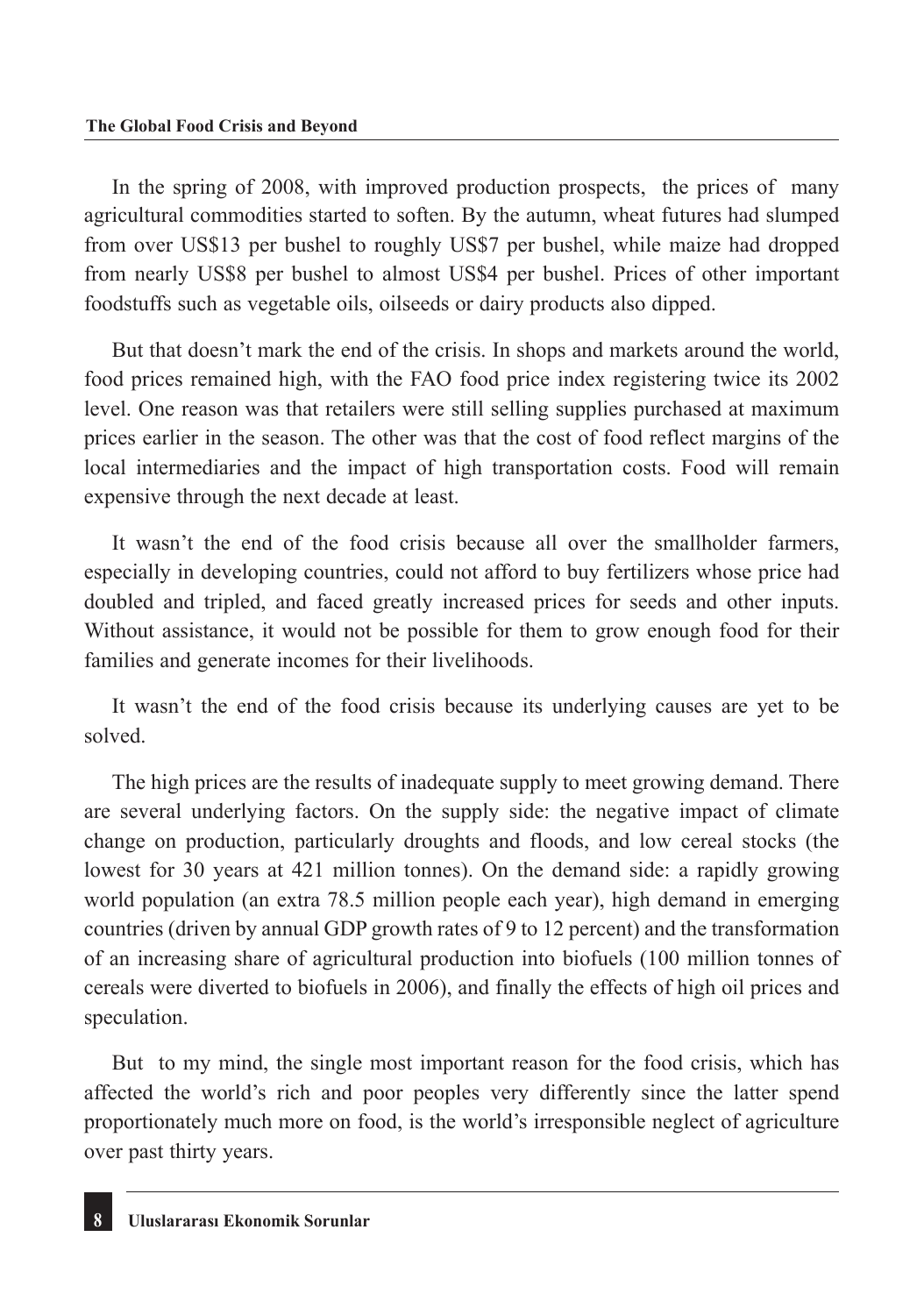During the Green Revolution fifty years ago, investment in developing countries' agriculture gave rise to a sustained and impressive expansion of production. In 1961, the world used about 1.4 billion hectares of land for crops to feed itself while three decades later it grew twice as much food on 1.5 billion hectares. Far-sighted public investment in agricultural research and rural infrastructures , particularly irrigation, storage and roads, in the 1960s and 70s was the backbone of the Green Revolution and the main reason for the rapid expansion of agricultural output in many developing countries.

Unfortunately, the abundance of food produced by the Green Revolution came to be taken for granted and investment in agricultural research began to level off in the 1990s while official development assistance (ODA) to agriculture virtually dried up. Between 1984 and 2004, international assistance to agriculture fell from 8 billion US dollars (2004 basis) to 3.4 billion dollars, representing a reduction in real terms of 58 percent. Agriculture's share of ODA fell from 17 percent in 1980 to a mere 3 percent in 2006, reflecting the scarce importance attached to a sector on which two billion people in the world depend for their living. Add to this the sad fact that international and regional financial institutions saw a drastic reduction in resources allocated to agriculture. In one telling case, the loan portfolio to agriculture of one institution fell from 33 percent in 1979 to 1 percent in 2007.

Evident enough, the result of this trend was a slowdown in the growth of food production in the developing countries – the ones with the highest population growth rates and an increase in their dependence on food import to meet their requirements. The effect was most visible for the least-developed countries (LDCs), which currently import twice as much agricultural produce as they export.

The combination of rapidly rising food prices and higher freight costs resulted in sharply higher food-import costs. Globally, food import bills surged to 820 billion dollars in 2007, the highest level in history and were projected to rise by another 26 percent in 2008 to more than a trillion dollars, with the most economically vulnerable countries liable to bear the highest burden. In 2008, the food-import basket in LDCs and Low-Income Food Deficit Countries (LIFDCs) could cost four times as much as in 2000.

It follows that the key to resolving the continuing food crisis lies in a reversal of the policies and measures that led to its outbreak in the first place. Among these are the low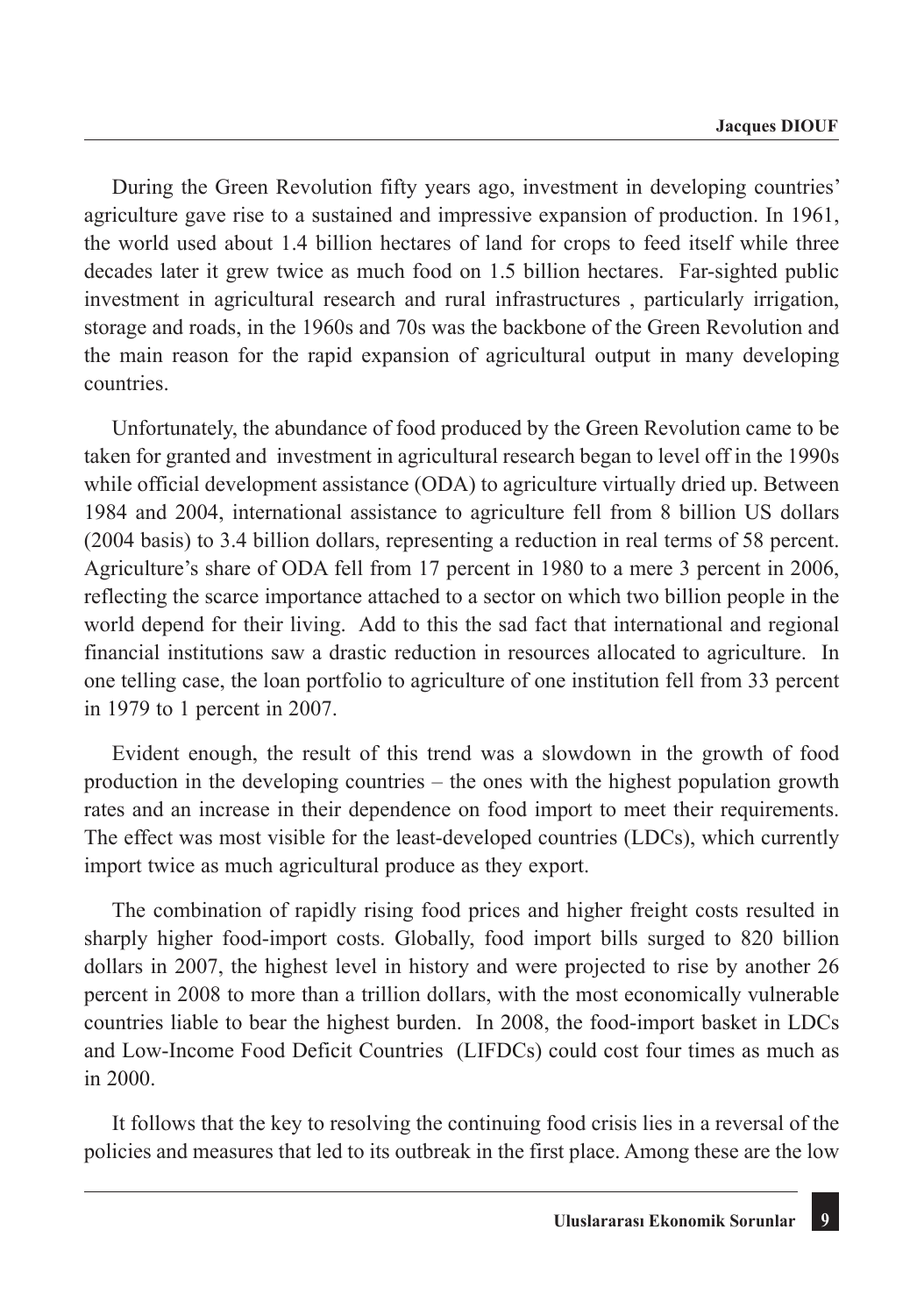priority accorded to investment in agriculture and the distortions in the current international farm trade system – foremost among them the massive support and protection afforded to farmers in OECD countries, which has averaged some US\$300 billion every year since the eighties. Also essential is a successful conclusion of the Doha round of trade negotiations.

A lasting solution to the current food security crisis and future similar crises can only be achieved through a sustained increase in the level of investment in agriculture, with a focus on enabling small holders and peasant farmers in developing countries with rapidly growing populations to produce enough food for their own needs and for export.

As for the short term, it is essential that smallholders in vulnerable countries are helped to access seeds, fertilizers, animal feed and other inputs which, at current prices, they could otherwise not afford. That is the rationale behind FAO's international Initiative on Soaring Food Prices (ISFP), currently involving farmers in some 80 countries. The scheme, which was launched on 17 December 2007, was designed to build the supply response elasticity of poor farmers so they stay in business and benefit from the higher food prices.

For it must be remembered that while high prices hurt subsistence farmers who often produce less food than they consume, and have to buy the rest from the market, they benefit those farmers who have the capacity to respond and are able to grow – and market – a surplus. High prices also represent an incentive for investing in agriculture so that, paradoxically, the present crisis may afford the best chance for new investments in many decades.

It is thus critical that governments now increase not only the overall level of ODA but the share of assistance to agriculture therein. This is critical in attracting an appropriate level of private funding and generating economic benefits worth up to five times the original level of investment. Thus, it is essential that the share of agriculture in total ODA is increased to its level of 1980 and that the resources allocated to agriculture from national budgets are boosted in developing countries. It is also important to ensure a favourable environment to attract private investment in agriculture. This was reaffirmed by the FAO High-Level Conference on World Food Security, which was held in Rome from 3 to 5 June this year, stating that investment in agricultural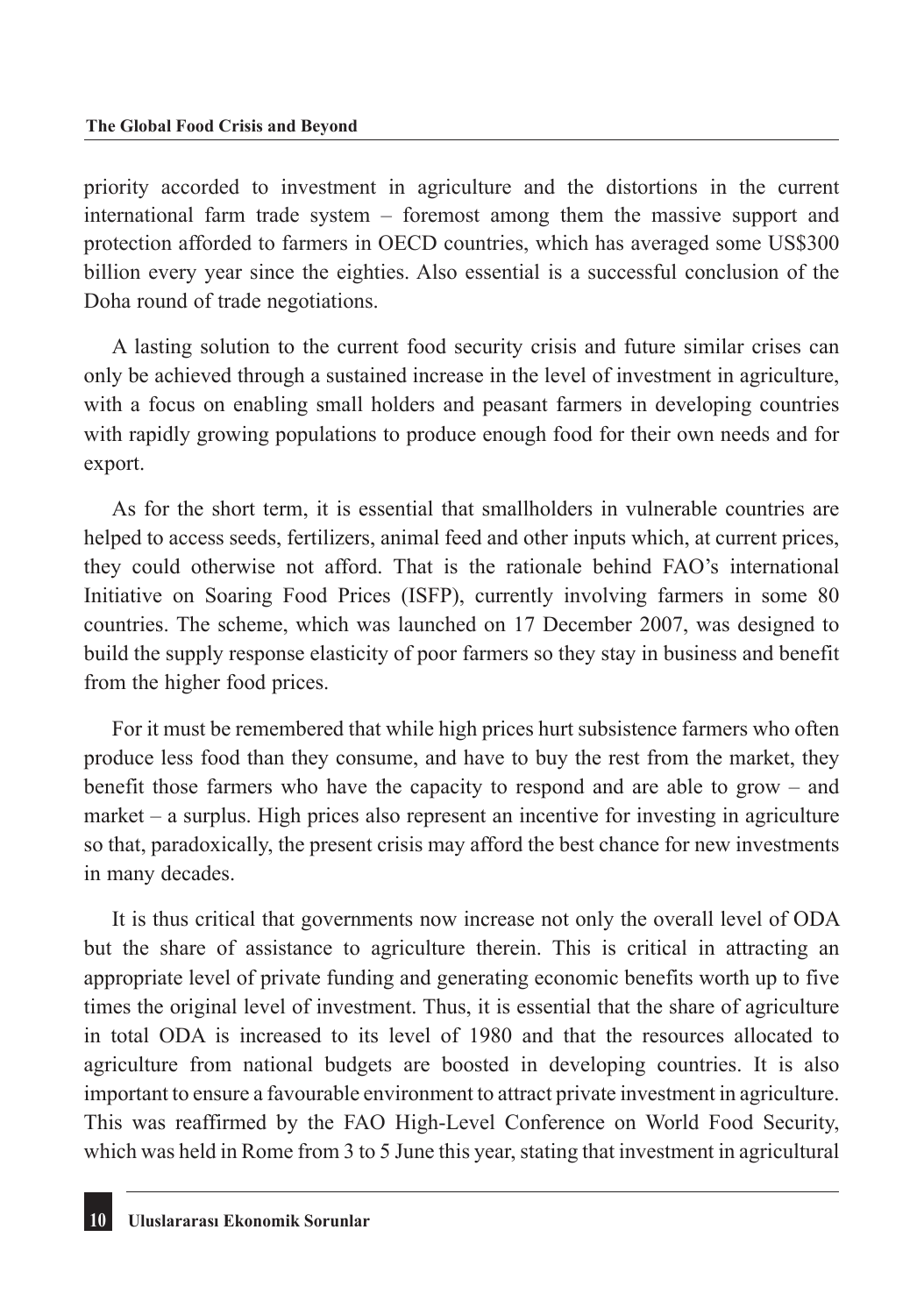production was the basis for any sustainable solution to the global food crisis and that adequate resources were needed.

The current global financial crisis may well mean that some governments may be tempted to cut back on their development spending, but that would be not only to miss an historic occasion, it would be a strategic mistake. That would only guarantee increased starvation, prolonged period of economic turmoil and intense periods of social unrest. The financial crisis should not make us forget about the food crisis. The hungry and poor need help too.

The *High-Level Task Force on the Global Food Security Crisis* set up in April 2008 by UN Secretary-General Ban Ki-moon under his chairmanship and the vicechairmanship of FAO has put together a Comprehensive Framework for Action (CFA) detailing both the short and long term measures for resolving the present crisis and preventing new ones. The CFA draws extensively on FAO's Anti-Hunger Programme (AHP), a plan prepared by FAO in 2003 and designed to halve hunger by 2015 by improving agricultural productivity and access to food developing countries.

Key elements of the AHP include:

 Providing the capital, either through loans or matching grants, to enable small farmers to build up productive assets on their farms. The average cost of investments required to kick-start a sustainable process of on-farm innovation may be estimated at about US\$600 per family. Typically, this start-up capital would finance the uptake of new technologies, such as seed of improved varieties, plants, manure or fertilizers, and of small-scale on-farm works and equipment.

Success in on-farm development depends on the creation of a policy environment conducive to agricultural growth, supported by research and extension institutions that are responsive to local needs. In many cases success also depends on developments beyond the farm gate, such as improvements in roads or in the supply of irrigation water.

 Expanding rural infrastructure in developing countries and improving market access

The rural areas of most developing countries still have inadequate levels of services and often a deteriorating stock of rural infrastructure. This much reduces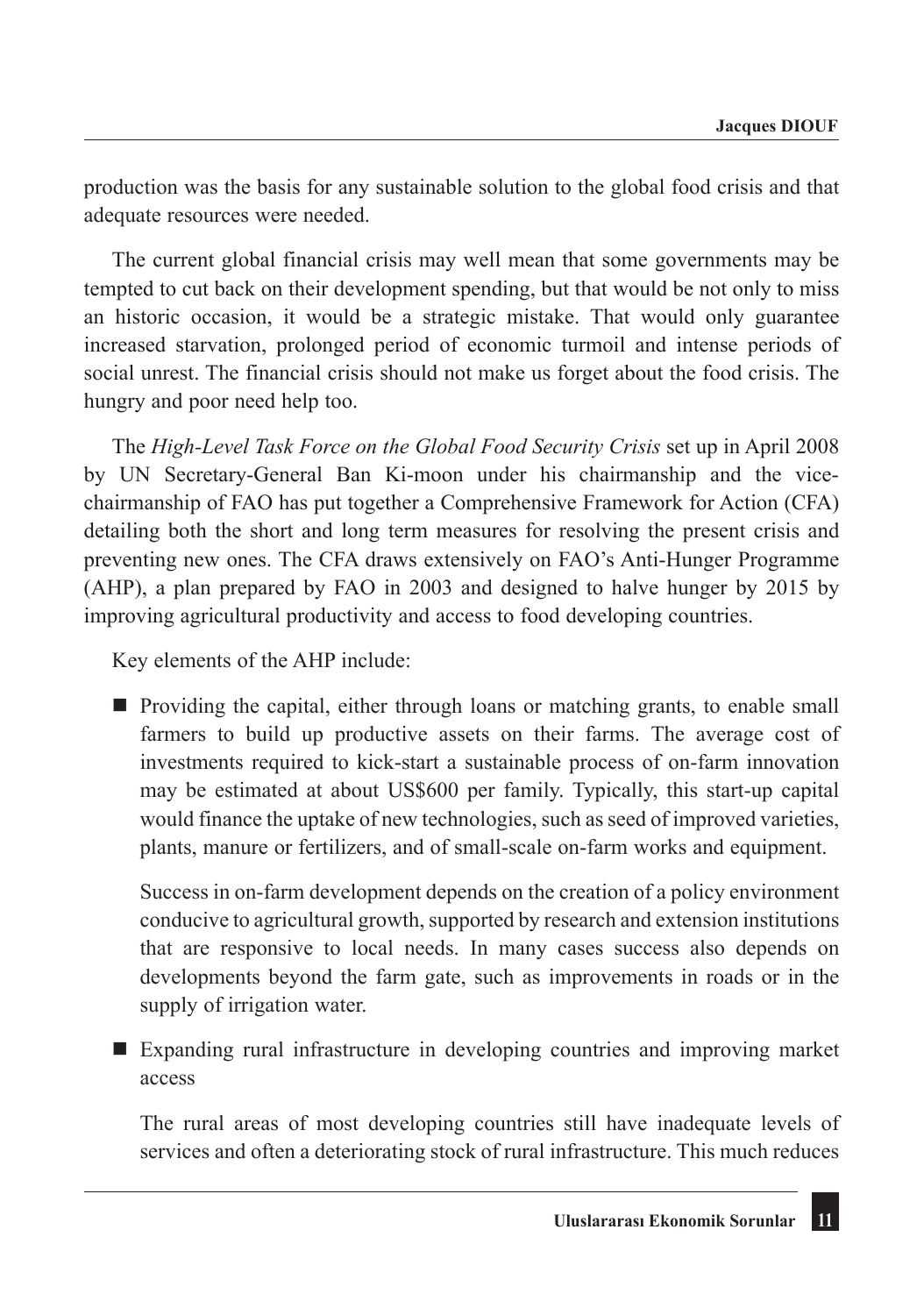the competitiveness of their agriculture in domestic and international markets, and has increased the costs of supplying growing urban markets from national farm production.

Reversing the decline in the share of developing countries in world agricultural exports, which is an essential ingredient in improving rural incomes, will require increased efforts by many developing countries to alleviate their domestic supply-side constraints. There is a danger that, unless infrastructure-related constraints are addressed, developing countries will miss the opportunities arising from high food prices and the new market opportunities provided by freer markets and new production possibilities such as bioenergy.

The highest priority must go to the upgrading and development of rural roads and to ensuring their maintenance, and to basic infrastructure to stimulate private sector investment in food marketing, storage and processing. Precedence must also be given to irrigation and water control.

Developing and conserving natural resources

If food demand is to be met in the future, increased outputs will have to come mainly from intensified, more efficient and more environmentally sustainable use of limited natural resources. This is all the more important given the challenges of climate change and a growing bioenergy sector. At the same time, action must be taken to arrest the destruction and degradation of the natural resource base.

■ Strengthening knowledge generation and dissemination

Success in promoting rapid improvements in livelihoods and food security through on-farm investments depends on small-scale farmers having good access to relevant knowledge. This requires the provision of effective knowledgegeneration and dissemination systems, aiming to strengthen links among farmers, agricultural educators, researchers, extension workers and communicators. Agricultural research and technology development are likely to be dominated by the private sector, especially suppliers of inputs and companies purchasing farm products.